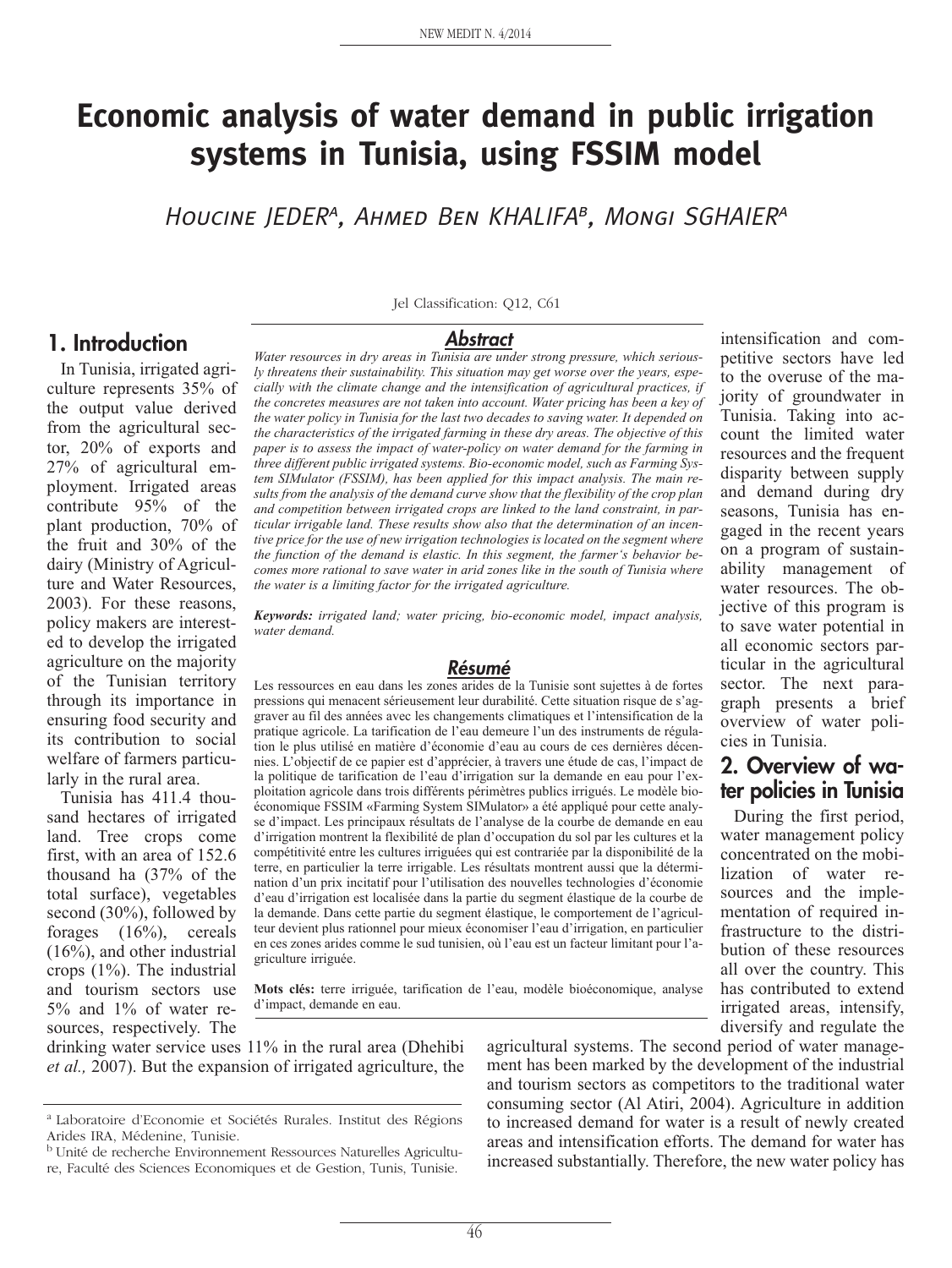turned to the management and regulation of demand while continuing the effort of water mobilization (Bachta *et al.,* 2004).

The main objective for this new policy is to conserve water resources and encourage demand management in the irrigation sector; a national water saving strategy was implemented. As part of the strategy, a number of reforms were introduced in the past few years, including the promotion of water users' associations known as the "Grouping of Agricultural Development", called locally 'GDA', an increase in the price of irrigation water, and the use of incentives to adopt water technologies at field level. This strategy has sought to rationalize the pricing of irrigation water in terms of (i) costs, (ii) variations among systems, and (iii) national priorities, notably food security.

Since 1990, policy makers have adopted a strategy based on the gradual increase of prices of irrigation water at a rate between 9% and 15% in real terms and by region. This increase aims to recover the total cost of water mobilization (Al Atiri, 2005). But assessing the impact of this policy option was subject only to ex-post evaluation in several regions of the country. However, the objective of ex-ante impact of the water pricing is still very underdeveloped in the research and evaluation projects conducted by the Ministry of Agriculture and Water Resources.

Water pricing remains the most economic instrument used to reinforce users' participation in cost management and to provide incentives for the adoption of water saving techniques; however, the evaluation of their impacts on the sustainability of irrigated agriculture has several discussions on the degree of viability of this instrument to find a compromise between the sustainability of irrigated farming system and preservation of water resources in areas where scarcity of water resources is a key challenge for agricultural and sustainable development. Therefore the objective of this paper is to assess the impact of water-policy on the water demand of the farm and the determination of an incentive price for the use of new irrigation technologies. Our methodology based on the bio-economic modelling approach has been mobilized for this impact analysis.

# **3. Methodology and area of study**

Our methodology is based on the FSSIM model (Farming System SIMulator model), it has been developed as part of the integrated modelling framework of the System for Environmental and Agricultural Modelling; Linking European Science and Society (SEAMLESS) (Van Ittersum *et al.,* 2008), wish to target integrated assessment of agricultural systems in the European Union.This implies that FSSIM can be and has been linked to other models for multi-scales analyses (Pérez Domínguez *et al.,* 2009).

## **3.1. FSSIM model**

FSSIM is a generic bio-economic farm model which can be applied in the combination with the higher level models to assess farm level impact of future policy scenarios for d-

ifferent farm types in different regions. It is an optimization model which maximizes a farm's total gross margin subject to a set of resource and policy constraints. Total gross margin is defined as total revenues including sales from agricultural products and minus total variable costs from crop production (Louhichi *et al.,* 2010). Total variable costs include costs of fertilizers, costs of irrigation water, costs of crop protection, costs of seeds and plant material and costs of hired labour. A quadratic objective function is used to account for increasing variable costs per unit of production because of inadequate machinery and management capacity and decreasing yields due to land heterogeneity (Howitt, 1995). The general mathematical formulation of FSSIM is presented below:

$$
\begin{aligned}\n\text{Maximise: } Z &= w'x - x'Qx \\
\text{Subject to: } Ax &\leq b; x \geq 0\n\end{aligned} \tag{1}
$$

Where *Z* is the total gross margin, *w* is the n x 1 vector of the parameters of the linear part of the activities' gross margin, *Q* is the n x n matrix of parameters of the quadratic part of the activities' gross margin, *x* is the n x 1 vector simulated levels of the agricultural activities, *A* is a the m x n matrix of the technical coefficient, and *b* is the m x1 vector of available resources and upper bounds to the policy constraints.

The agricultural activities (*i*) are defined in FSSIM model as a combination of crop rotation (*r*), soil type (*s*), period *(p)*, production technique (*t*) and production orientation  $(sys)$  (i.e.  $i=r,s,t,sys$ ). That is, an agricultural activity is a way of growing a rotation taking into account the management type. However, if data on crop rotations are missing, the agricultural activities can be defined using individual crops (i.e. mono-crop rotations).

The principal technical and socio-economic constraints that are implemented in FSSIM-MP are: arable land per soil type (or agri-environmental zone), irrigable land per soil type, labour and water constraints. The same rule was applied for all of these constraints: the sum of the requirements for each resource cannot exceed resource availability.

## **3.2. Adaptation of FSSIM for implemented water policy**

FSSIM is able to simulate many agricultural and environmental instruments, some of which have already been implemented in practice while others might be of interest to policy makers in the future. These policies are modeled as additional constraints and variables in a generic way to account easily for various products or region-specific policy implementation.

The policy instrument that we intend to simulate is the pricing of water irrigation. This instrument has been modeled in FSSIM through the disintegration of the variable costs and including irrigation water costs in the expected income (Jeder *et al*., 2011). The analytical formulation of the irrigation water cost is presented below (Equation 2):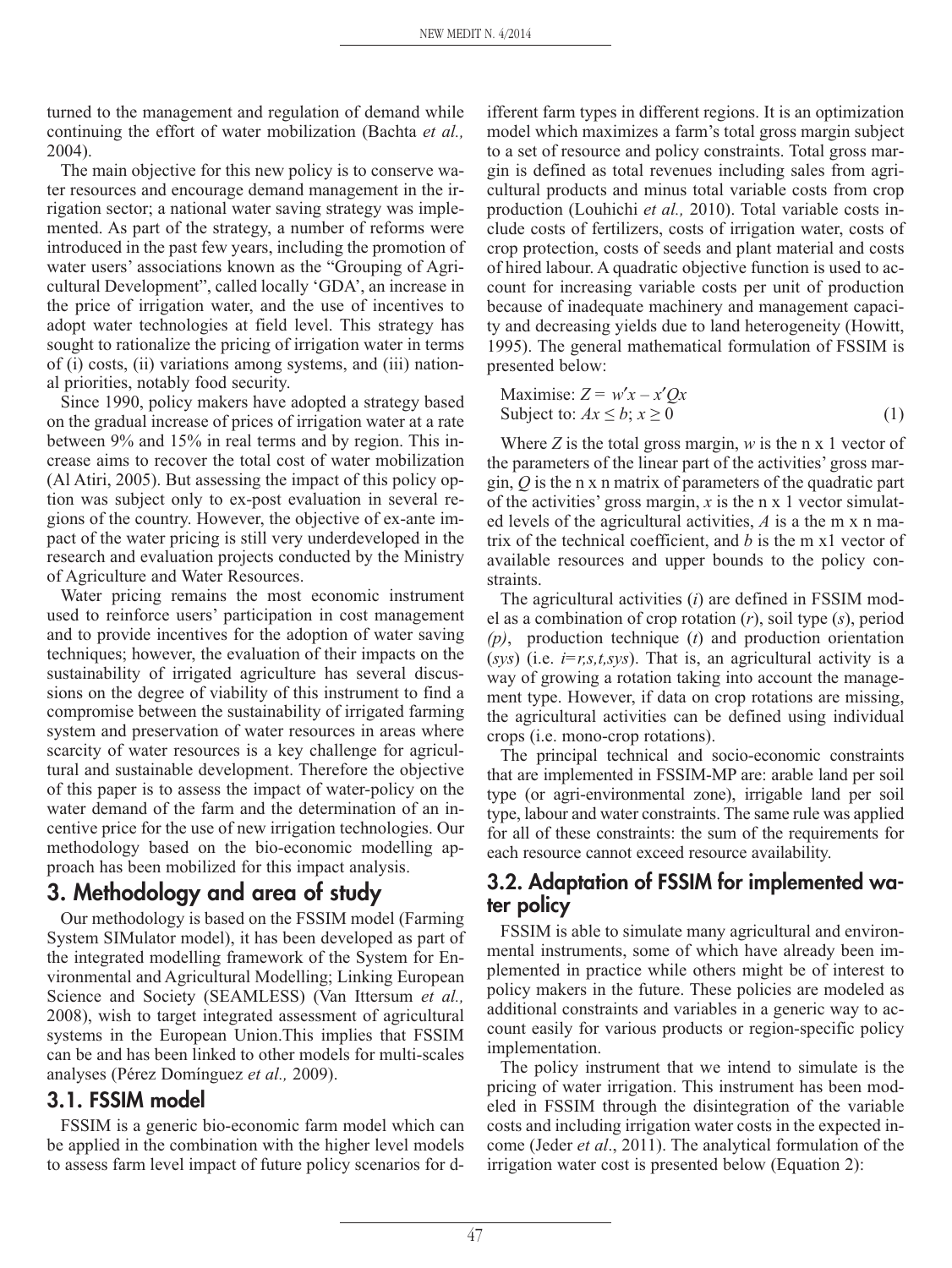$$
WC = \sum_{i} [cw_{f} + (cw_{pw} \cdot w_{i} \cdot x_{i})]
$$
 (2)

Where *WC* is the irrigation water cost,  $cw_f$  is the fixed water tariff based on the subscription to the public network connection for irrigation (Dinars/farmer),  $w_i$  is the amount of the water consumed  $(m^3)$ ,  $cw_{pw}$  means the price of water if the farm is connected to an irrigation public network and *xi* is the level of the agricultural activities *i.*The inclusion of irrigation costs in the expected income is presented as follows (Equation 3):

$$
Z = \sum_{c} p_c y_c - \sum_{i} v c_i x_i - \sum_{i} [cw_f + (cw_{pw} \cdot w_i \cdot x_i )] - PMP_{term} - c_{wage} \cdot T_{labour} \quad (3)
$$

Where  $p_c$  is the price of crop products (Dinars/tons),  $y_c$  is the average yield for each crop product,  $vc<sub>i</sub>$  are the variable costs per crop with agricultural activity *i* (Dinars/ha), *PMP<sub>term</sub>* is the Positive Mathematical Programming term (included to calibrate the FSSIM model), *c wage* is the hired labour costs by hours(Dinars/hours), and  $T_{\text{labour}}$  the number of hours of hired labour.

#### **3.3. Policy scenario**

In this research, we seek to assess the impact of water policy on the irrigated farming system from three different Groups of Agricultural Development called locally by the (GDA) through an analysis of the water demand function derived from simulation of ex-ante impact assessment of Water pricing scenario (*Simulated price of water: to be parameterized from 0.40 to 0.340 DT/m3)*

#### **3.4. Area of study**

We applied the FSSIM model to three different GDAs in southern Tunisia. We selected this GDA on the basis of availability of data and information:

- 1. Groups of Agricultural Development of Wadi Moussa called locally "GDA Oeud Moussa".
- 2. Groups of Agricultural Development of Oum Zessar called locally "GDA Oued Zessar".
- 3. Groups of Agricultural Development of Hezma called locally "GDA Amra".

The first GDA is located in the northern watershed of Oum Zessar. This area has been irrigated since 1990. It covers an area of 76 ha. Water salinity is approximately3g/l. Most irrigation is based on a gravity infrastructure. Water is distributed to the plots by plastic tubes. This irrigated area of Oued Moussa is an example of traditional mixed farming system based on rainfed and some irrigated crops. The irrigation is limited by the size of the farm and the ability of farmers to pay the cost of irrigation water. The current water price of water in this zone is 0.060 Tunisian Dinar (TD)/m3, which covers operating and maintenance costs.

The second GDAis located in the middle of Oued Zessar watershed. This area has been irrigated since 1990. It covers an area of 28ha. Water salinity is approximately2.5g/l. During 2004, this unit has been expanded to incorporate several farmers (32 farmers) due to the increased availability of water through the creation of new drilling water.The current water price of water in this zone is 0.080 Tunisian Dinar (TD)/m3, which covers operating and maintenance costs.

Finally, GDA of Amra was created in 1999. It covers an area of 50 ha. This is an example of intensive agriculture which consumes a lot of irrigation water. This unit is located downstream of Oum Zessar watershed. The current water price of water in this zone is 0.100 Tunisian Dinar (TD)/m3, which covers operating and maintenance costs.

## **4. Data acquisition**

This research took particular care to gather high-quality data on the technical and economic systems employed by the individual farms. Information concerning the quantities of input used per crop and crop yields were gathered through a survey that target in the watershed. Prices for input and outputs are 2008 prices and were obtained from secondary sources (ODS, 2008). This information was complemented by direct questioning and cost accounting of farm belonging to the GDA.

#### **4.1. Farm data**

The farm data is obtained through the "*average*" farm. It is a virtual farm derived by averaging data from farms that were grouped in the same type. The farm groups were selected in each irrigation unit taking into account the heterogeneity in farming and biophysical endowment based on farm structure coming from the data survey and from publications and interviews with local agricultural extension services.

In Oum Zesaar watershed, three of the farm types have been selected as representative of the main arable farming system. The main characteristics and specification of these farm types are described in Table 1. From this table it could be possible to extract the data on resource endowment of each farm type, such as available land per soil type (%) and water irrigation availability measured in  $m<sup>3</sup>$ , water-pricing  $(DT/m<sup>3</sup>)$ , area crops  $(\%)$  and family labour availability (hours /year). These data are used to define constraints value RHS (Right Hand Side) as well as the observed crop pattern used for the calibration.

### **4.2. Crops**

The irrigated crops in the Oum Zessar watershed that were considered in this study include potatoes, tomatoes, pepper and cucumber. The irrigated forage crop is based on alfalfa and oats. Rain-fed crops are durum wheat and barley. For tree crops, the olive is the most common in this area. Not all the crops are planted on the same farm

### **4.3. Inputs coefficients**

A survey has been carried out in order to collect data on the current crop activities in the Oum Zessar watershed. Some local farmers, part of the regional agriculture advisory services, have been interviewed. These data have been collected for the most frequent cropping system in the region. They take into account cropping techniques, rotation and climate conditions.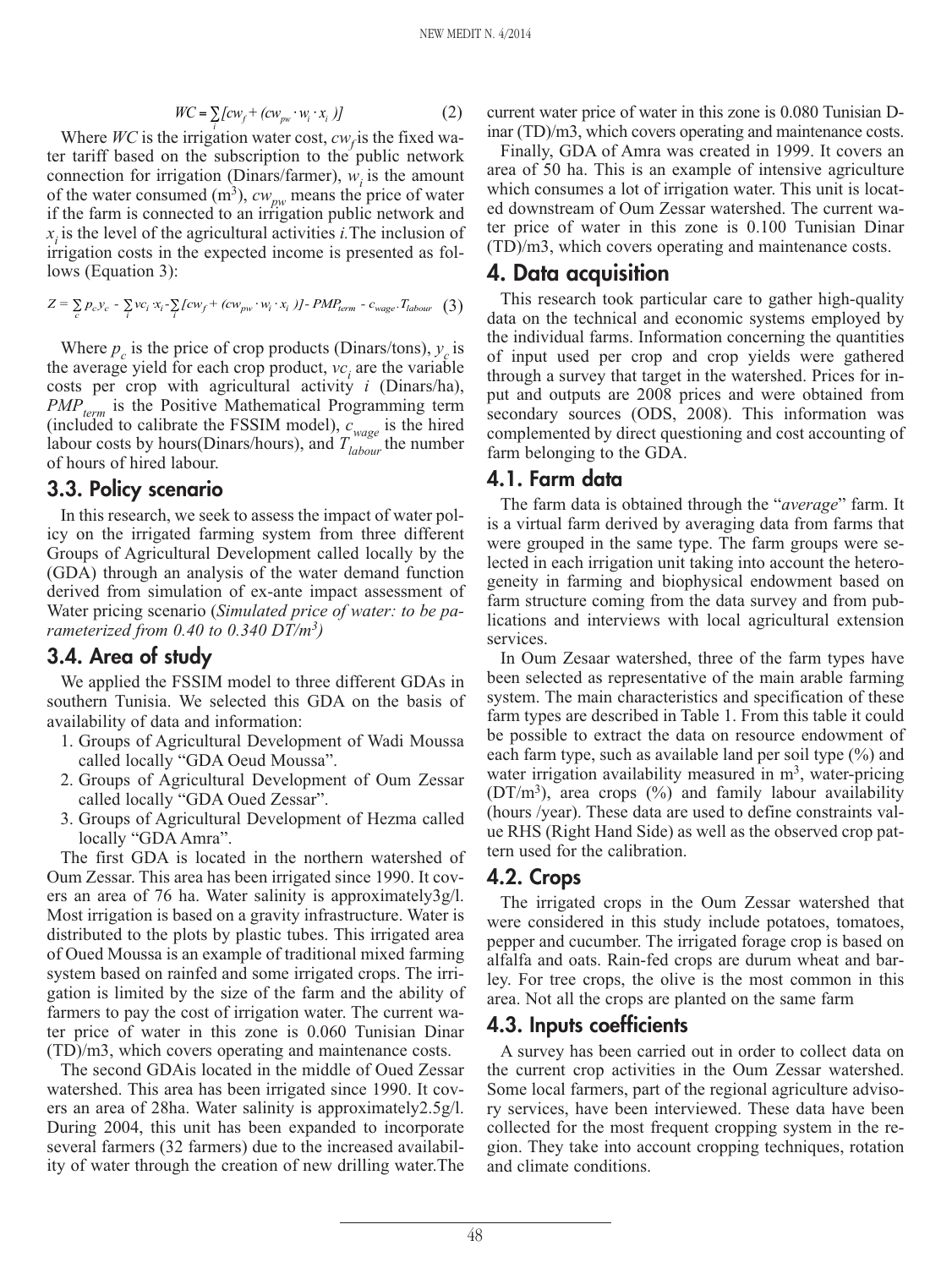| Table 1 - Main characteristics of the three farming systems in the different GDA. |                    |                                  |                  |  |  |
|-----------------------------------------------------------------------------------|--------------------|----------------------------------|------------------|--|--|
| GDA                                                                               | GDA of Oued Moussa | GDA of OuedZessar<br>GDA of Amra |                  |  |  |
| Farming system                                                                    | Mixed              | Semi-intensive                   | Intensification  |  |  |
| Area by farm (ha)                                                                 | 4.09               | 3.5                              | 2.5              |  |  |
| Irrigable area by farm $(\%)$                                                     | 42                 | 56                               | 84               |  |  |
| Soil types (% of texture)                                                         | Fluvisoils $(15%)$ | Fluvisoils $(15\%)$              | Fluvisoils (30%) |  |  |
|                                                                                   | Rebdzinas (26%)    | Rebdzinas (25%)                  | Rebdzinas (17%)  |  |  |
|                                                                                   | Xerosoils (59%)    | Xerosoils $(60\%)$               | Xerosoils (53%)  |  |  |
| Available water (m3)                                                              | 6719.75            | 6159.74                          | 8059.39          |  |  |
| Available labour (hours)                                                          | 725                | 975                              | 650              |  |  |
| Price of water (DT/m3)                                                            | 0.06               | 0.08                             | 0.10             |  |  |
| Observed crop pattern (ha)                                                        | Area (ha)          | Area (ha)                        | Area (ha)        |  |  |
| Cereals                                                                           | 0.9                | 0.51                             | 0.22             |  |  |
| Vegetables                                                                        | 0.72               | 0.72                             | 0.74             |  |  |
| Forage                                                                            | 0.25               | 0.24                             | 0.3              |  |  |
| Fallow                                                                            | 0.41               | 0.24                             | 0.11             |  |  |
| Olive                                                                             | 1.81               | 1.79                             | 1.13             |  |  |
| Source: survey data.                                                              |                    |                                  |                  |  |  |

Table 2 - *Results of model calibration.*

|                                                                                     | GDA of Oued Zessar<br>GDA of Oued Moussa |                         | GDA of Amra              |                 |                          |                 |
|-------------------------------------------------------------------------------------|------------------------------------------|-------------------------|--------------------------|-----------------|--------------------------|-----------------|
| Farming system                                                                      |                                          | Semi-intensive<br>Mixed |                          | Intensification |                          |                 |
| Crops                                                                               | Obs. level (ha)                          | Sim. level (ha)         | Obs. level (ha)          | Sim. level (ha) | Obs. level (ha)          | Sim. level (ha) |
| Barley                                                                              | 0.40                                     | 0.40                    | 0.51                     | 0.51            | 0.17                     | 0.17            |
| Durum wheat                                                                         |                                          |                         |                          |                 | 0.10                     | 0.10            |
| Oates                                                                               |                                          |                         |                          |                 | 0.05                     | 0.05            |
| Alfalfa                                                                             | 0.25                                     | 0.25                    | 0.24                     | 0.24            | 0.25                     | 0.25            |
| Tomatoes                                                                            |                                          |                         | $\overline{\phantom{a}}$ | 0.10            | $\overline{\phantom{0}}$ | 0.36            |
| Pepper                                                                              |                                          |                         | ٠                        | 0.51            | ۰                        | 0.02            |
| Cucumber                                                                            | ۰                                        | 0.72                    | ۰                        | 0.10            | ٠                        | 0.36            |
| Vegetables*                                                                         | 0.72                                     | 0.72                    | 0.72                     | 0.71            | 0.74                     | 0.74            |
| Olive                                                                               | 1.81                                     |                         | 1.79                     |                 | 0.11                     | 0.11            |
| Fallow                                                                              | 0.41                                     |                         | 0.24                     |                 | 1.13                     | 1.13            |
| Total area                                                                          | 4.09                                     | 4.09                    | 3.5                      | 3.5             | 2.5                      | 2.5             |
| PAD without PMP (%)                                                                 | 10.53                                    |                         | 13.71                    |                 | 37.34                    |                 |
| PAD with PMP (%)                                                                    | 0.002                                    |                         | 0.002                    |                 | 0.008                    |                 |
| * The area of vegetables is the sum of these crops (tomatoes, Cucumber and Pepper). |                                          |                         |                          |                 |                          |                 |

Source: Model results.

The current rotation include tomatoes-cucumber, barleypepper and durum wheat-barley. Combined to management types, soil types and production system, these rotations define the current activities. For each crop within agricultural activities a set of data were collected.

Additionally, for each crop a set of economic data has been specified including producer prices, water pricing, and variable costs. The average price and variability are collected from regional data based on 2005-2008. Variable costs are calculated by adding input costs without irrigation costs (fertilizers, seeds and biocides).The data of livestock activity is not included in this analysis because in this research we are interested in the farming system and the role of policy instruments for water saving. We used all this data to feed FSSIM for each farm type.

*n*

$$
PAD = \frac{\sum_{i=1} \hat{x}_i - x_i}{\sum_{i=1}^n \hat{x}_i}
$$
.100: Where  $\hat{x}_i$  is the observed value of the variable *i* and  $x_i$  is the simulated value. The best calibration is reached while PAD is close to 0.

**5. Results 5.1. Model calibration**

Model calibration was tested by comparing the results of the crop allocation simulated by the model (simulated value) and the crop allocation observed in the base year situation in 2007 (observed value). The difference between both values is assessed statistically by using the percent absolute deviation (PAD)<sup>1</sup>. The results of the calibration without Positive Mathematical Programming (PMP) for the three farm type are presented in Table 2.

As shown in this table, the PAD obtained in the first step for the three farm types is not much higher than the fixed 15% threshold, which implies that firstly, the model quality in terms of specification of activities, constraints and the objective function is good and secondly, the terms of the PMP will not influence so much the results of the model in the simulation phase. After the model has been calibrated for the three farm types (i.e. PAD equal to zero). The model can be used for simulation.

The best calibraclose to 0.

<sup>&</sup>lt;sup>1</sup> Percent Absolute Deviation «PAD» (%);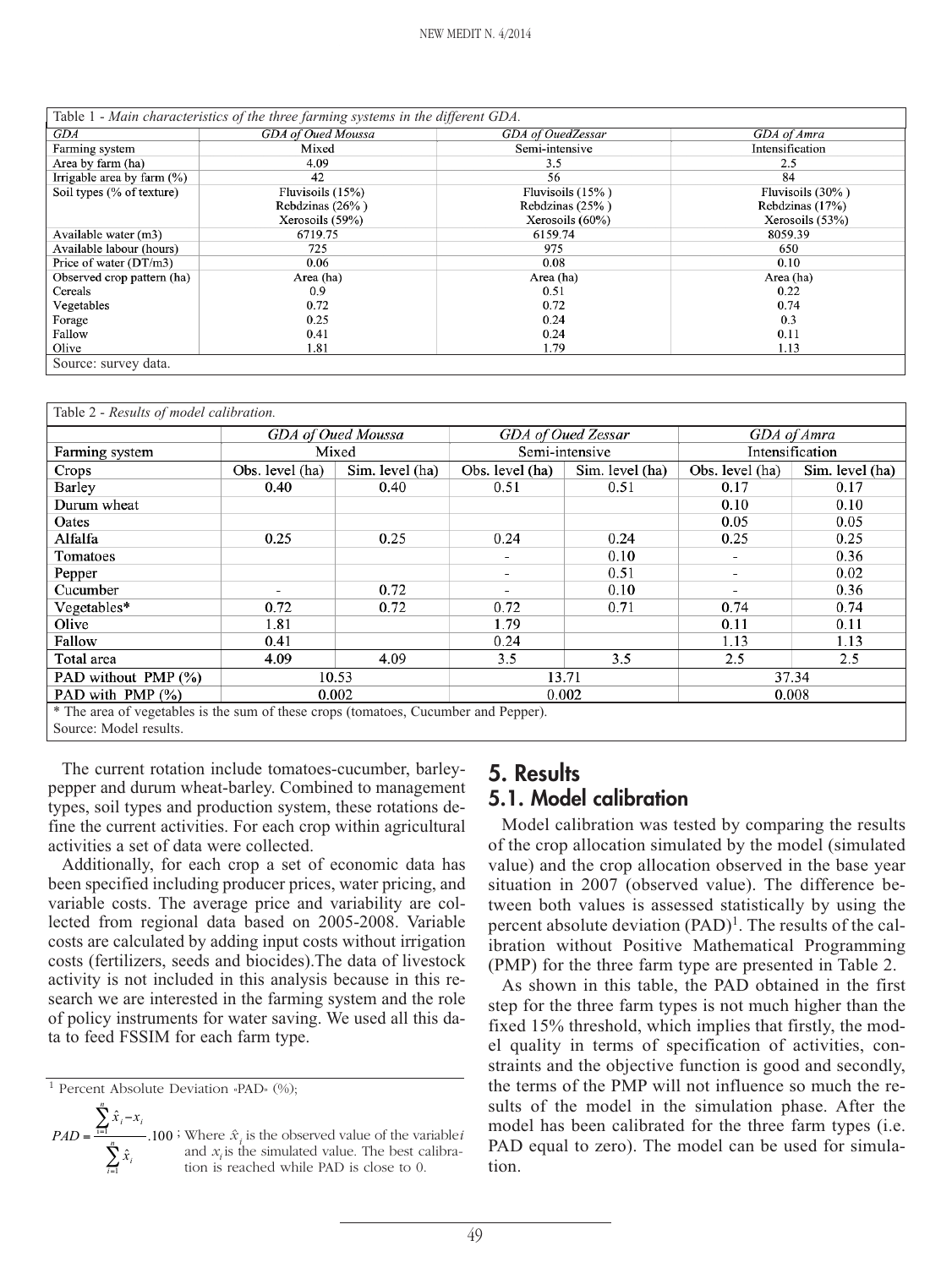## **5.2. Impacts analysis of water pricing scenario at farm level**

## **5.2.1. Water consumptio<sup>n</sup>**

The impact of water pricing scenarios at farm levels (parameterized from  $0.40$  to  $0.340$  DT/m<sup>3</sup>) helped construct the water demand for each farm types for different types of GDA. The results of these impacts are shown in Figure1.



This shows a classic demand curve that reflects farmers' adaptation to rising costs of production inputs. We see three different demand curves, which depend on specification farming system, climate conditions, soil and technical, environmental aspects. We can also discern same similarities that are relevant for policy making and which we want to emphasize. This finding was equally shown in other empirical studies (Berbel and Gomez-Limon, 2000; de Fraiture and Perry, 2002; Riesgo and Gomez-Limon, 2006; El Chami *et al*., 2011) (Table 3).

The segments are limited by water price values that differ for each GDA as shown in Table 7 below. We can divide the demand curve into three segments according to economic and technical characteristics defined below:

- Segment A (inelastic): the farmer makes a very small or zero response to price increases. He thus maintains this existing crop distribution and demand for water.
- Segment B (elastic): the farmer responds to price by reducing water consumption. He changes crops plan by growing crops that consume less water and the same not irrigated crops.
- Segment C (non efficient): demand is once again inelastic, and there is no or very small response to price increase.

This change in water consumption behaviour may be explained by changes in the crop, as an adaptation to the rising cost of water (Berbel and Gomez-Limon, 2000). The adaptation pattern may be seen in Table 4. When the price of water increases, the crops with high water consumption like alfalfa, oats and vegetables are replaced progressively by winter crops (wheat and barley). In the segments "B", the area for these crops which consume lots of water is reduced. In the segments "C", the disappearance of alfalfa and the use of water almost exclusively for vegetables (pepper) and arboriculture (olives), the rest of the land is occupied by non- irrigated crops (dry cereals and olives).

## **5.2.2. Economic and social impacts**

Water price leads to a serious reduction in farm income. Water price leads to a serious reduction in farm income, due to the increased cost of production in particular the cost of irrigation water. The farmer responds to price increases by reducing his water consumption through changes in crop plans, keeping less profitable crops as substitutes for more valuable water-demanding crops. This change significantly decreases farmers' incomes. If we analyse the effects on farm income by describing it in terms of the three demand segments, we can observe the same differences in Table 5.

The fall in income is more severe in segment "A", with a reduction ranging from 4 % GDA of Oued Moussa and Oued Zessar) to 13 % (GDA of Amra). This result can be explained by the characteristics of the production system. Indeed, we note that the decline in farm income for the intensive system in the GDA of Amra is more important than the mixed and semi-intensive system respectively characterizing the GDA of Oued Moussa and Oued Zessar. This proves that the agricultural systems (mixed and semi-intensive) are capable of resisting the price increase better than the intensive system. Since the production plan in this system is based on intensive irrigation with areas larger than the area allocated to rainfed crops. The resistance of the agricultural system is described by the inelastic segment "A" which shows that water demand does not respond to price increases until it reaches a level that exceeds 140DT/m3 for mixed farming system to 160DT/m3 for the semi-intensive system (GDA of Oued Zessar) and 180DT/m3 for the intensification system (GDA of Amra). This result shows that the implementation of water pricing policy depends on the characteristics of GDA and orientation of the production system practiced by farmers according to climatic and economic conditions that surround them (type of soil, rainfall, and market).

| Table 3 - Demand segments ( $DT/m^3$ ). |                    |                    |                 |  |  |  |
|-----------------------------------------|--------------------|--------------------|-----------------|--|--|--|
|                                         | GDA of Oued Moussa | GDA of Oued Zessar | GDA of Amra     |  |  |  |
| Farming system                          | Mixed              | Semi-intensive     | Intensification |  |  |  |
| Segment A (inelastic)                   | $40 - 160$         | $40 - 140$         | $40 - 180$      |  |  |  |
| Segment B (elastic)                     | 180-280            | 160-220            | 200-240         |  |  |  |
| Segment C (Inefficient)                 | > 280              | >220               | >240            |  |  |  |
| Source: Model results.                  |                    |                    |                 |  |  |  |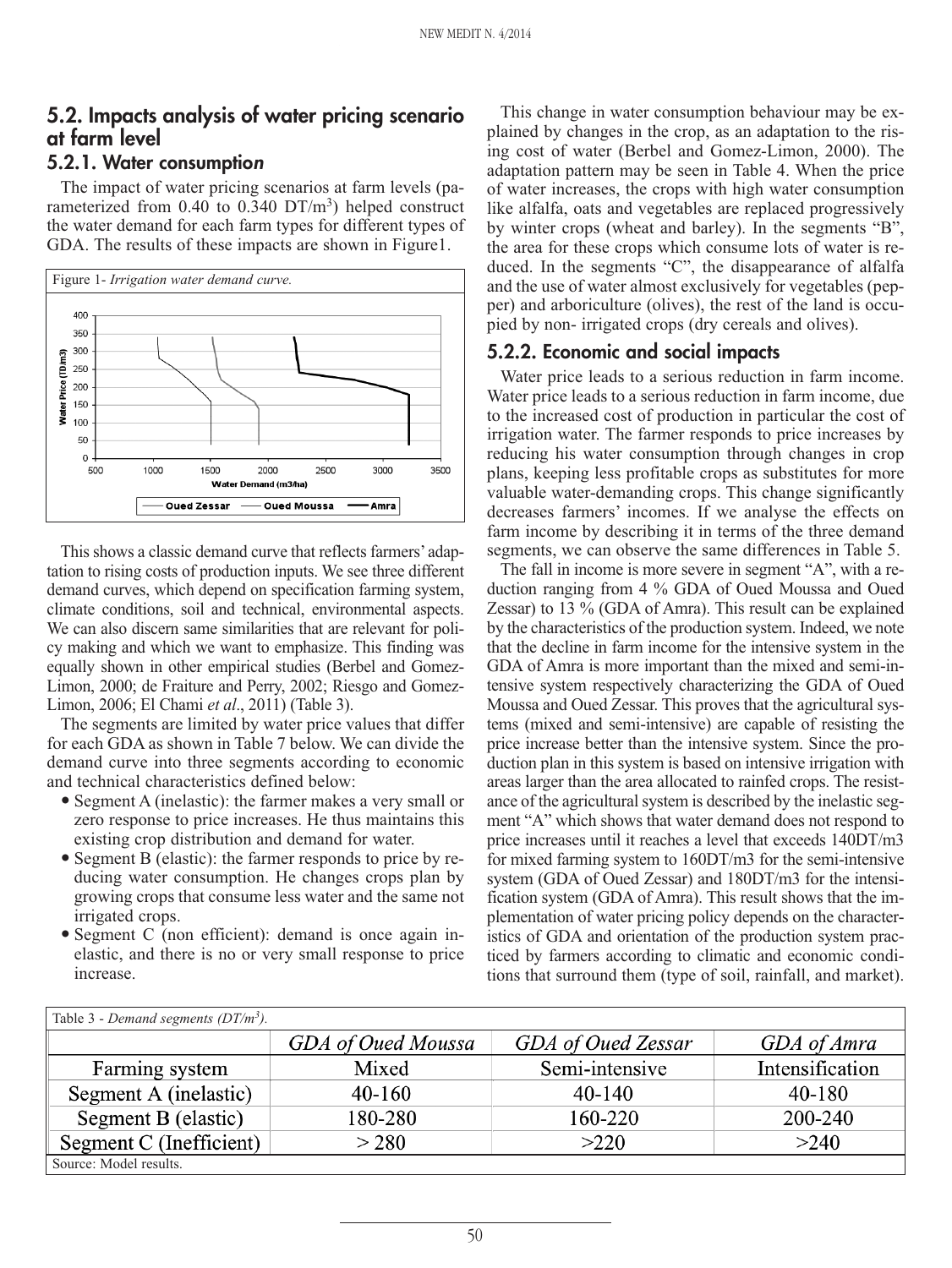| Table 4 - Crop plan by demand segments ( $DT/m^3$ ). |                                                                   |                                                                                                                                     |                                                                                                                                  |  |  |
|------------------------------------------------------|-------------------------------------------------------------------|-------------------------------------------------------------------------------------------------------------------------------------|----------------------------------------------------------------------------------------------------------------------------------|--|--|
| <b>GDA</b>                                           | GDA of Oued Moussa                                                | GDA of Oued Zessar                                                                                                                  | GDA of Amra                                                                                                                      |  |  |
| Farming                                              | Mixed                                                             | Semi-intensive                                                                                                                      | Intensification                                                                                                                  |  |  |
| Segment A                                            | Barley, alfalfa,<br>Pepper, olive                                 | Barley, alfalfa,<br>pepper, tomatoes,<br>cucumber,<br>olive,                                                                        | Barley, durum wheat, alfalfa,<br>oats, pepper, tomatoes,<br>cucumber, olive rainfed and<br>irrigated                             |  |  |
| Segment B                                            | Barley and pepper,<br>increase; alfalfa reduced;<br>olive rainfed | Barley and pepper<br>increase;<br>alfalfa disappear;<br>tomatoes,<br>cucumber and olive<br>are stable                               | Cereals and pepper increase,<br>oats and olives rainfed are<br>stable; alfalfa and olives<br>irrigated reduced                   |  |  |
| Segment C                                            | Barley and pepper,<br>Increase, alfalfa disappear;<br>olive       | Barley and pepper<br>increase; alfalfa<br>disappear; tomatoes<br>and cucumber reduced;<br>olive rainfed and<br>irrigated are stable | Barley and pepper increase;<br>Oats and durum wheat;<br>alfalfa disappear; olives<br>rainfed increase and irrigated<br>decreases |  |  |
| Source: Model results.                               |                                                                   |                                                                                                                                     |                                                                                                                                  |  |  |

Table 4 - *Crop plan by demand segments (DT/m3).*

For the social impact, the pricing of water causes a serious reduction in farm labor since farmers respond to price increases by reducing water consumption through change in crop plans. The orientation of agricultural production system to crops that consume less water and are less labor intensive which are based on mechanization, such as cereal crops (durum wheat and barley) and rain-fed tree crops ( olive) and some vegetable crops have higher values such as pepper and tomatoes. Table 5 summarizes this reduction in farm labor for each system, analyzing them in terms of the three demand-curve segments.

In segment "A", which is characterized by stability in crop planning and water consumption, there is no decrease in labor inputs for all the agricultural production systems in the three of GDA. While, the reduction of labor inputs was important in the elastic segments "B" for the mixed system because of changes in crop plans to cereal crops with large areas. This reduction is around 18% for this system but it does not exceed 9% for other systems.

In segment 'C', the decline is almost small; it is logical that this segment is inelastic characterizing by stability of water consumption and crop plan. This maximum reduction of labor inputs is about 4 % for the semi-intensive system when the substitution crop is possible between rain-fed and irrigated crops.

The implications of this finding are relevant to policymaking since, if water pricing is the only instrument to reduce water consumption, the existence of the primary inelastic segment does not respond to increased price until it reaches a certain level of water price for each agricultural production system on each GDA. This means that the pricing policy should be a decentralized policy. Determining the price of water depends on the availability of water resources and their cost of extraction at each GDA.The price

| Table 5 - Economic and social impacts by demand segments. |                    |                |                    |                 |                  |                |
|-----------------------------------------------------------|--------------------|----------------|--------------------|-----------------|------------------|----------------|
| <b>GDA</b>                                                | GDA of Oued Moussa |                | GDA of Oued Zessar |                 | GDA of Amra      |                |
| Farming System                                            | Mixed              |                | Semi-intensive     |                 | Intensification  |                |
| Indicators                                                | Farm Income        | Labor          | Farm Income        | Labor           | Farm Income      | Labor          |
|                                                           | (DT/ha)            | (hours/ha)     | (DT/ha)            | (hours/ha)      | (DT/ha)          | (hours/ha)     |
| Segment A                                                 | 180.73 (4.82%)*    | $0.00(0.00\%)$ | 191.99 (5.21%)     | $0.00(0.00\%)$  | 1128.32 (13.71%) | $0.00(0.00\%)$ |
| Segment B                                                 | 137.20 (3.79%)     | 77.28 (17.44%) | 122.29 (3.43%)     | 49.99 (8.37 %)  | 426.57 (5.47%)   | 57.97 (7.23%)  |
| Segment C                                                 | 64.65 (1.82%)      | 5.62(1.28%)    | 178.07 (5.26%)     | $21.91(3.81\%)$ | 562.25 (7.67%)   | 13.99 (1.77%)  |
|                                                           |                    |                |                    |                 |                  |                |

\* values inside parentheses are percentage reduction from initial point of each segments demand. Source: Model results.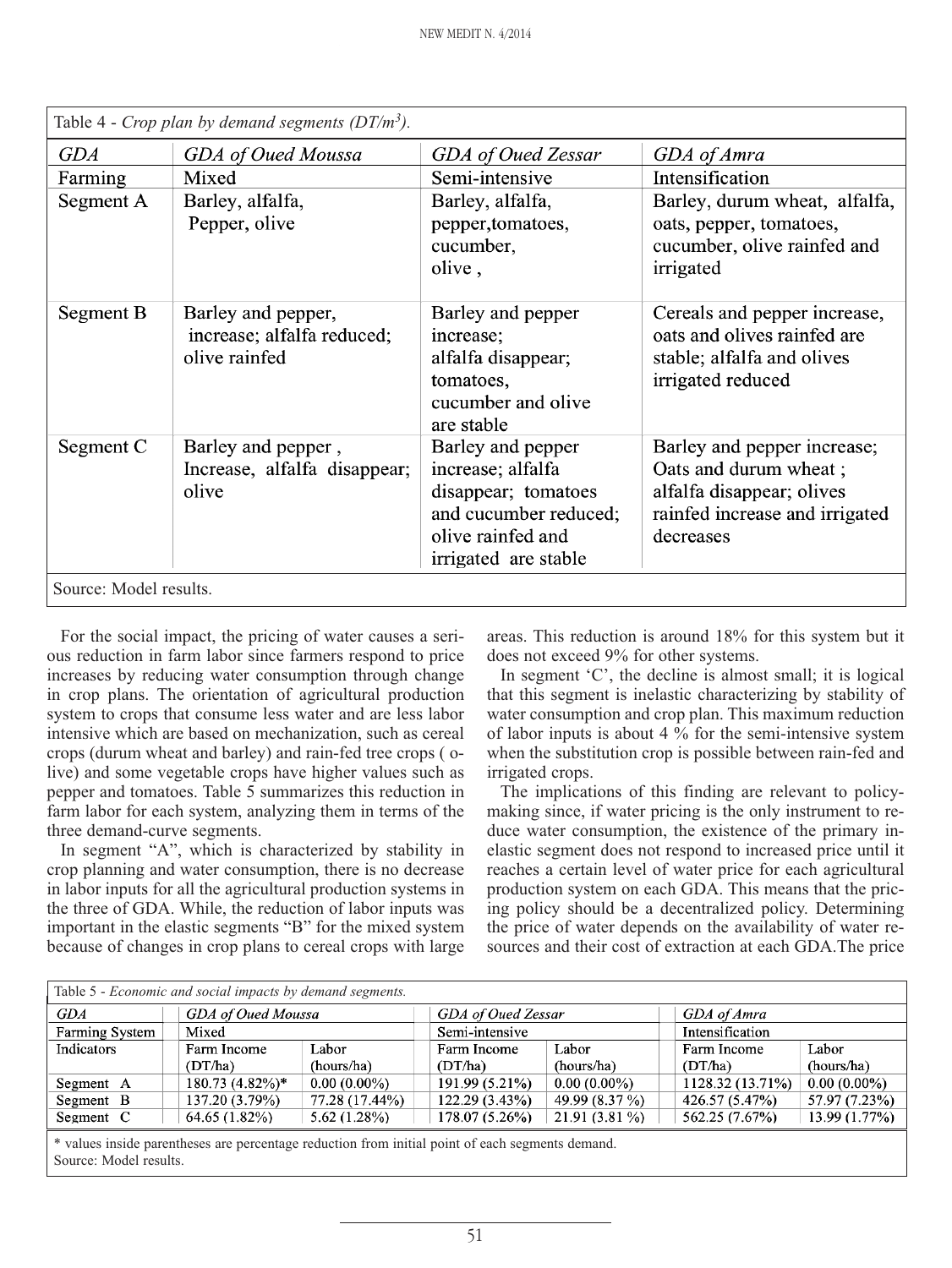difference of water between the GDA is logical to maintain profitability and ensure financial autonomy for the administrative and technical operation of GDA for the distribution of water. But the problem is: what is the price of water which does not affect the economic viability of farmers and at the same time allows us to preserve our water resources?

The demand curve for water shows that the optimal price can be found on the elastic segment 'B' and allows the reduction of water consumption by farmers since the segment 'C' is inefficient because no response to price increases. If we analyse the impact of water pricing policy on farm level though the economic and water use indicators. Table 5 shows that the presence of elastic segments B allows us to interpret the political perspective that the water pricing policy is an instrument to control but it is not the only instrument that can be applied for decreasing water consumption. Indeed, the existence of the first segment inelastic 'A' shows that farm income will fall significantly before it affects water consumption. So, the choice of a price in this segment can be interpreted economically as inefficient, since the income will decrease without a reduction in water consumption. From a political perspective, the local decision-maker has no interest to apply such a price in this segment. Even if the segment 'C', if you want to keep the economic profitability of agricultural production system, it is not efficient to apply such a price in this segment.

#### **5.3. Obtaining demand curves for water**

The water price and the total demand of water presented in Figure 1, creating the optimal demand curve (ODC) for each GDA. In this case, it was assumed that the best-fit curve of the water demand is a linear form. But, other equations forms, for example log-linear, may sometimes give the best fitting curve, but application of other types is beyond the scope of the present discussion and will be dealt in later work. In this case the linear form curve is presented by:

$$
P_G = a \cdot Q + \beta \tag{4}
$$

Where  $Q$  and  $P_G$  are respectively water quantities used and the prices;  $\alpha$  and  $\beta$  are constants. The estimated coefficients for example of GDA "Oued Moussa" are  $\alpha$  = 0.0004;  $\beta$  = 0.7799; and  $R^2$ = 0.8722. As expected, different GDA have different demand curves, as in Figure 2. The regression coefficients for demand curves (Eq. (5)) for all the G-DA are presented in Table 6. The examination of the ODC for the various GDA shows the following points; (i) generally, the demand curves have a reasonably regular appearance, the exceptions are for the intensification systems, as can be seen the discontinuities (jumps) in the curve for the GDA of "Amra" explained by the presence of large areas with crops are highly water-consuming but low value in terms of profitability; in several cases (as in figure.2 ), the demand curves becomes vertical at the right-hand side (RHS). This reflects the fact that, in those GDA, at low enough prices all the available land area is being used, the optimal mix of the activities (irrigated and rainfed) remains the same and, therefore, the water demand does not increase as prices drop further . In effect, water demand has upper limit imposed by other constraints (here: irrigable land). (ii) In many cases, like the GDA of "Amra", the ODC becomes vertical at the left-hand side (as in Figure 2). This reflects the fact that at the higher end of the price used, irrigated crops become unprofitable except for very high-value crops like "pepper", usually of limited area, that stay in the optimal basis over the range of prices examined (Table 4).

This analysis of ODC can not only see the shape of the curve but also to spot the inflection point which corresponds to the price level from which water consumption begins to decrease. In order to push farmers to save water we will try, in the next paragraph, to calculate the water demand elasticity at this point "at price noted  $P_{G^*}$ ".



#### **5.4. Elasticity of water demand**

The water demand elasticity coefficients (WEC) are calculated by:

$$
WEC = \frac{\partial Q}{Q_{G^*}} / P_{G^*}
$$
 (5)

Where  $Q$  and  $P_{G^*}$  are respectively water quantities used and the prices in GDA  $(P_{G^*})$  is the price when the water consumption started to decrease in each GDA). *WEC* coefficients at  $P_{G*}$  for the various GDA, calculated using equation (5), are presented in Table 6. It should be noted that these elasticity estimates above reflect the effects of water prices on competition among crops for limited irrigable land.This competition becomes important between irrigated crops forcing the model to choose the most profitable crops and consume less water. But when the numbers are limited, the flexibility of crop pattern is very limited for the case of limited irrigable land, the elasticity becomes high and the discontinuity of the demand curve for water shows large jumps between the snow points as the case of the curve GDA "Amra". In terms of value, the elasticity shows that if policy makers increase the price of water by 10% compared pg, demand will fall by 3% and 3.9% respectively for the GDA "Oued Moussa"and "Amra", but it is 1.7% for the GDA "Oued Zessar". This means that the semi-intensive system is the most stable for